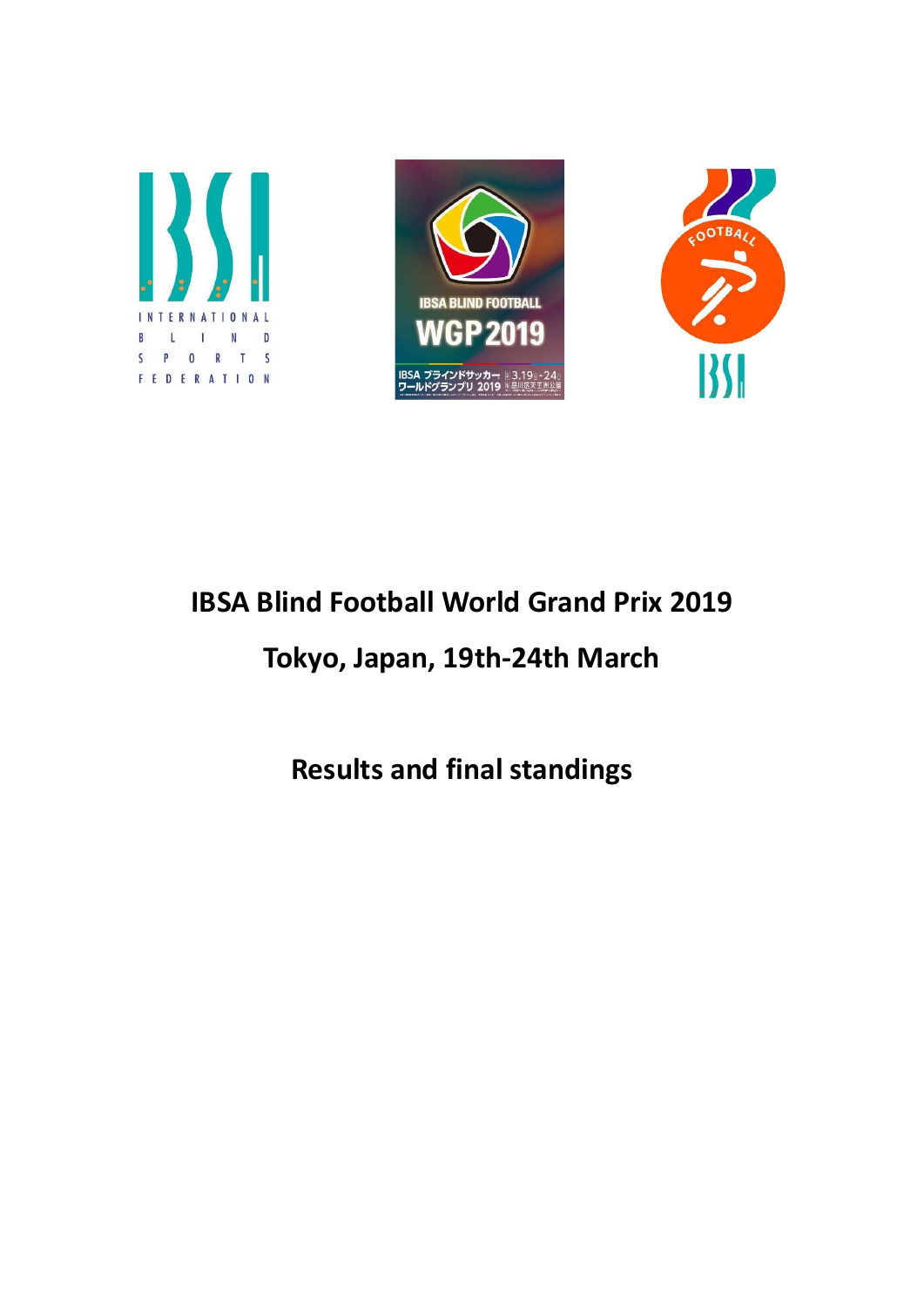# Group stage

#### Tuesday 19th March

- 11:00 Argentina 4 Thailand 1
- 13:30 Turkey 3 England 4
- 16:45 Spain 3 Colombia 2
- 19:15 Japan 0 Russia 0

### Wednesday 20th March

- 11:00 England 0 Argentina 2
- 13:30 Thailand 1 Turkey 1
- 16:45 Spain 4 Russia 2
- 19:15 Colombia 1 Japan 2

#### Thursday 21st March

- 10:00 Argentina 1 Turkey 0
- 12:30 England 1 Thailand 0
- 15:00 Japan 1 Spain 0
- 17:30 Russia 0 Colombia 3

| Group A $\mathcal{I} \cup -\mathcal{I}$ A |  |
|-------------------------------------------|--|
|-------------------------------------------|--|

| 日本<br><b>JPN</b> | ESP     | スペイン コロンピア<br>COL | ロシア<br><b>RUS</b> | 勝点<br>PTS | 得点<br>GF      | 失点<br>GA | 得失点差<br>$+/-$ RANK | 順位             |
|------------------|---------|-------------------|-------------------|-----------|---------------|----------|--------------------|----------------|
|                  | $1 - 0$ | Į<br>$2 - 1$      | $0 - 0$           | 7         | 3             |          | $+2$               |                |
|                  |         | $3 - 2$           | $4 - 2$           | 6         | 7             | 5        | $+2$ 2             |                |
| $1 - 2$          |         |                   | $3 - 0$           |           | 6             | 5        | $+1$               | $\overline{3}$ |
| $0 - 0$          |         | $0 - 3$           |                   |           | $\mathcal{P}$ |          | $-2$               | $\overline{A}$ |

| Group $B \sim \pi - \pi B$ |  |  |  |  |
|----------------------------|--|--|--|--|
|----------------------------|--|--|--|--|

| アルゼンチン<br><b>ARG</b> | トルコ<br><b>TUR</b> | インプランド<br><b>ENG</b> | タイ<br><b>THA</b> | 勝点<br>PTS | 得点<br>GF | GA | 失点 假点差 順位<br>$+/-$ RANK |               |
|----------------------|-------------------|----------------------|------------------|-----------|----------|----|-------------------------|---------------|
|                      | $-0$              | $2 - 0$              |                  | 9         |          |    |                         |               |
| $0 -$                |                   | $3 - 4$              | $1 - 1$          |           |          | 6  | $-2 3$                  |               |
| $0 - 2$              | $4 - 3$           |                      | $1 - 0$          | 6         | 5        | 5  | 0                       | $\mathcal{P}$ |
|                      |                   |                      |                  |           | っ        |    |                         |               |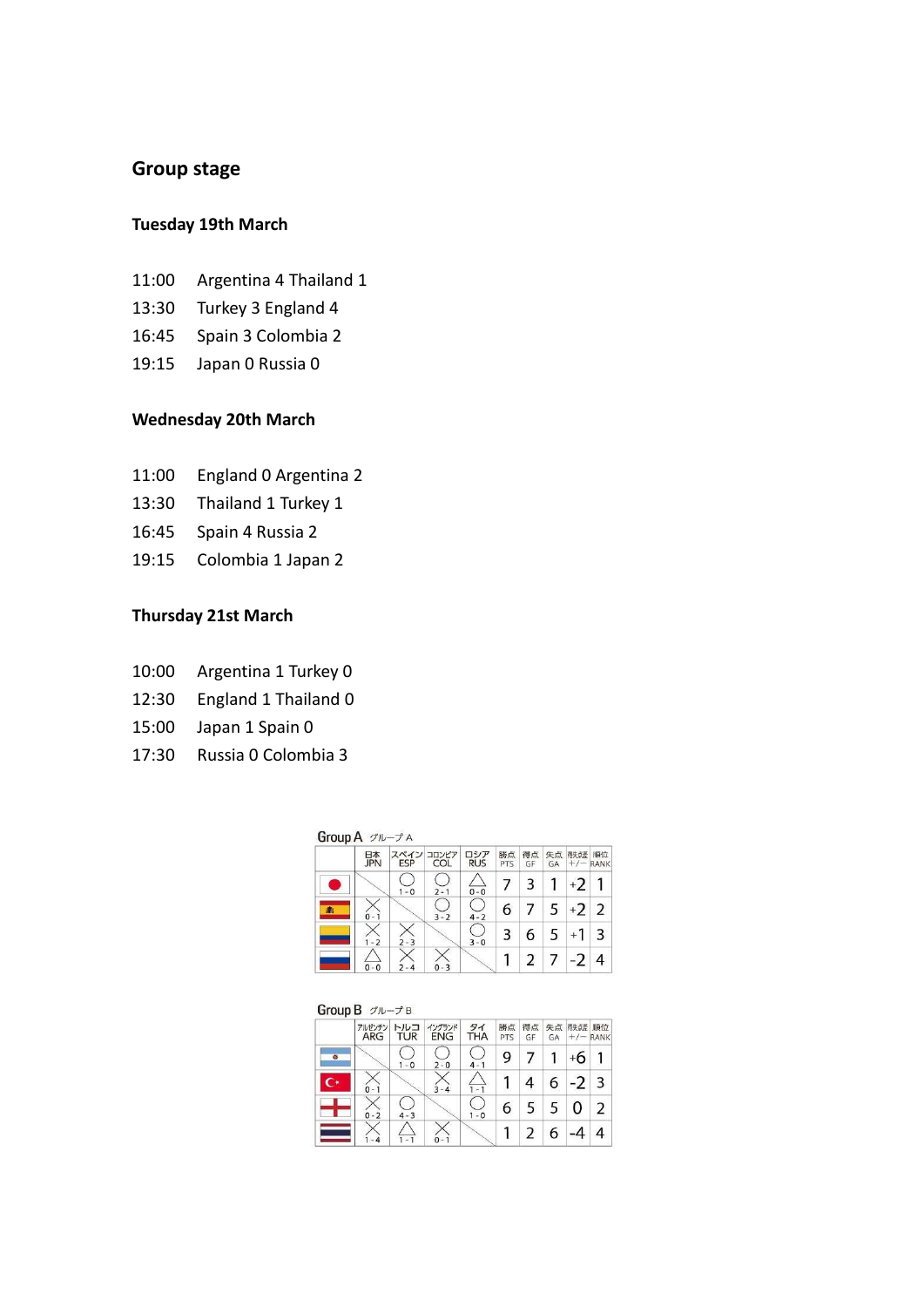# Second stage

## Saturday 23rd March

- 11:30 Colombia 0 Thailand 1
- 14:00 Japan 0 England 2 (semi-final 1)
- 16:45 Argentina 2 Spain 0 (semi-final 1)
- 19:15 Turkey 3 Russia 1

# Sunday 24th March

| 10:00 | 7th-8th place play-off | Colombia 3 Russia 1   |
|-------|------------------------|-----------------------|
| 12:30 | 5th-6th place play-off | Thailand 2 Turkey 3   |
| 15:30 | 3rd-4th place play-off | Japan 0 Spain 1       |
| 18:00 | Final                  | England 0 Argentina 2 |

# Final standings

- 1 Argentina
- 2 England
- 3 Spain
- 4 Japan
- 5 Turkey
- 6 Thailand
- 7 Colombia
- 8 Russia